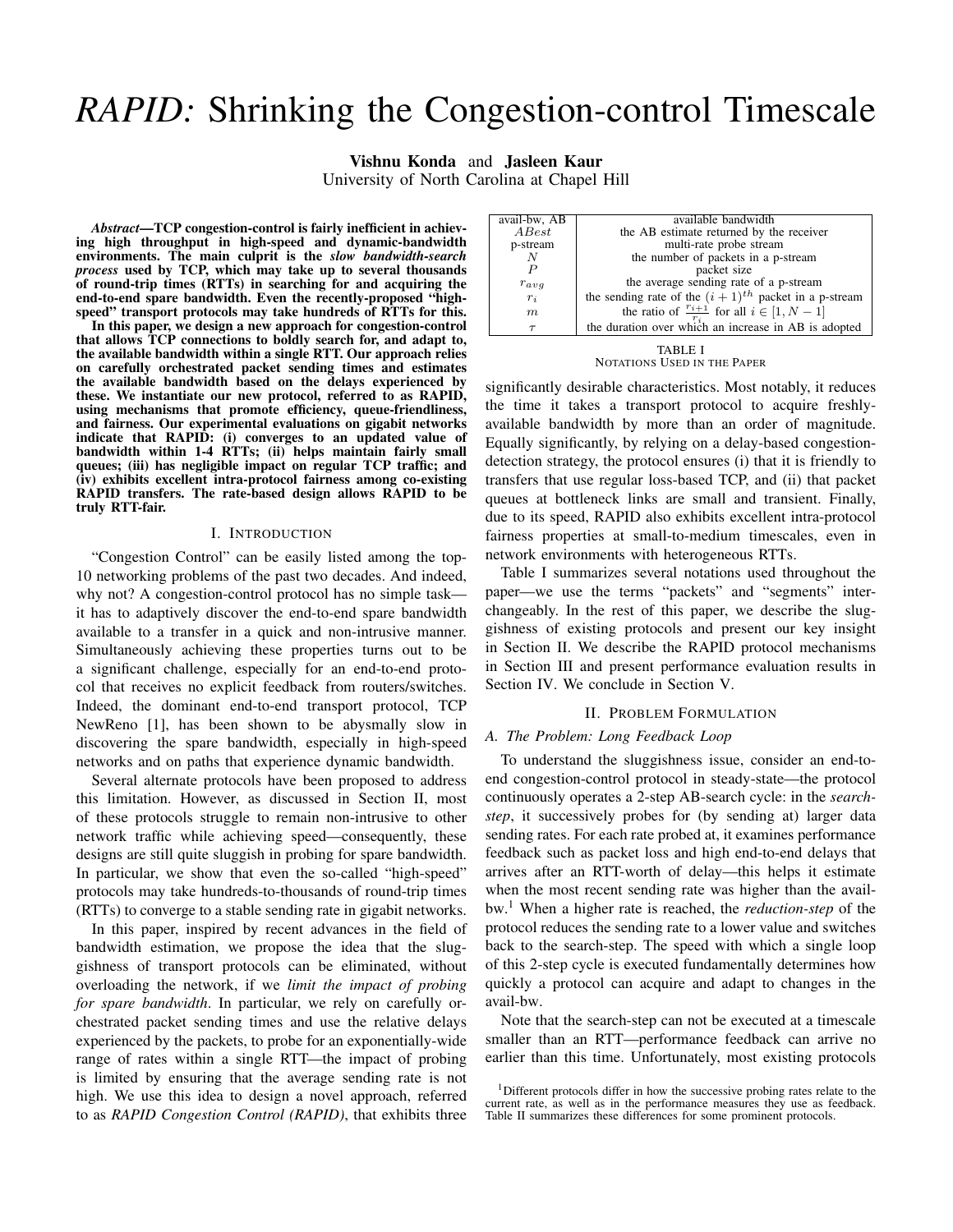| Protocol              | Search-step                      | Feedback-metric        |                    | Experimentally-observed time for acquiring: |                    |
|-----------------------|----------------------------------|------------------------|--------------------|---------------------------------------------|--------------------|
|                       | (per-RTT increase in probe-rate) |                        | $AB = 1$ Gbps      | $AB = 2.5$ Gbps                             | $AB = 8$ Gbps      |
| NewReno               | Additive Increase                | Packet Loss            | $\sim$ 12.000 RTTs | $\sim$ 29.900 RTTs                          | $\sim$ 95.580 RTTs |
| HighSpeed [2]         | Multiplicative Increase          | Packet Loss            | $\sim$ 250 RTTs    | $\sim$ 600 RTTs                             | $\sim$ 1.610 RTTs  |
| <b>CUBIC</b> [3], [4] | Additive/Binary-search Increase  | Packet Loss            | $\sim$ 100 RTTs    |                                             | $\sim$ 693 RTTs    |
| <b>FAST [5]</b>       | Additive Increase                | Packet Delays (& Loss) | $\sim$ 30 RTTs     | $\sim$ 42 RTTs                              | $\sim$ 70 RTTs     |
| <b>RAPID</b>          | Exponential Increase             | Delays $(\&$ Loss)     | $\sim$ 4 RTTs      | $\sim$ 4 RTTs                               | $\sim$ 4 RTTs      |

TABLE II

TIME TAKEN TO ACQUIRE A MULTI-GIGABIT AB BY DIFFERENT PROTOCOLS (SEE SECTION IV-A)

execute this step at timescales much larger than this. This is because, primarily driven by the goal of not overloading the network, *all* previously-proposed protocols adopt two limiting design features:

1) *Only a single (larger) sending rate is probed for over a round-trip time.*

The protocol probes for a candidate sending rate and then waits for performance feedback, which arrives after an RTT-worth of delay. A new and larger sending rate (probeRate) is then probed for only during the next RTT time interval. This is true for all previous protocols, including recent ones, such as HighSpeed TCP, FAST, Scalable, CUBIC, and PCP [2], [3], [4], [5], [6], [7], [8]. This legacy design decision is perhaps motivated by the fact that unless the single rate is deemed acceptable (not too high), other rates should not be probed for.

2) *The new rate probed for (probeRate) is not significantly larger than the previous sending rate (prevRate).*

This feature is adopted primarily to prevent a single transfer from overloading the network, in case the previous rate was quite close to the avail-bw. Existing protocols differ in how the new probing rate relates to the previous rate—for most protocols, the ratio of probeRate/prevRate is only slightly larger than 1 in high-speed networks. For instance, these two quantities are additively related in NewReno and FAST, as in: probeRate = prevRate +  $\alpha$ \*MSS/RTT, where MSS is the maximum segment size allowed on the path, and  $\alpha$  is set by default to 1 and 200 in the two protocols, respectively. Scalable, HighSpeed, and CUBIC rely on a multiplicative relation as in: probeRate =  $\gamma^*$ prevRate; however,  $\gamma$  is again restricted to small values.<sup>2</sup>

In addition to these two limitations, protocols that rely only on packet losses as an indicator of congestion suffer from yet another problem—these protocols may have to reach a sending rate much higher than the avail-bw (and oscillate several times around it) before stabilizing to it. This is because a loss-based protocol would need to fill up buffers in the bottleneck routers and suffer a loss before it can detect that it has acquired (and surpassed) the avail-bw.

As a result of these design limitations, most protocols—even the recent ones designed for high-speed networks [2], [7], [5], [8], [3], [4]—take a fairly long time for converging to the availbw. Table II lists, for different protocols, the experimentallyobserved times taken by a single transfer for acquiring a spare capacity of 1 Gbps or higher (say, after experiencing a packet  $\cos$ ).<sup>3</sup> We find that even the fastest of high-speed protocols can take hundreds of RTTs for converging to the avail-bw.

# *B. Key Insight: Limit Probing Volume*

We believe that all of the above design limitations can be done away with, without overloading a network or inducing buffer overflow, if one *limits the volume (and impact) of probing for a larger sending rate*. In fact, we claim that a protocol can boldly probe for an exponentially-wide range of candidate sending rates within a single RTT, if it: (i) uses carefully-orchestrated inter-packet gaps, and (ii) relies on relative packet delays for estimating avail-bw. Any associated overloading impact can be avoided by using the following guidelines:

- 1) *Achieve a rapid AB search:* Probe for an *exponentiallywide* range of candidate sending rates within a single RTT. However, send extremely small probes (of one packet each) at each candidate rate in order to limit to very small timescales the overloading impact of the large rates.
- 2) *Avoid persistently overloading the network path:* Ensure that the *average* rate of packet transmission does not exceed the most-recently discovered estimate of availbw. This implies that some of the rates in the abovesuggested exponential range will be smaller than this estimate, and some will be larger.

We use these ideas to design a new protocol, referred to as RAPID Congestion Control (RAPID), and show that it can adapt to fairly large changes in AB within 1-4 RTTs. Furthermore, RAPID can avoid persistently large router queues due to its primary focus on avoiding network overload. The benefits of the protocol are especially significant in dynamic bandwidth environments and high-speed networks.

It is important to note that several protocols such as Vegas, FAST, and PCP also rely on packet delays (instead of packet losses) for detecting congestion; however, *none* of these protocols exploit inter-packet gaps to probe for a wide range of rates within a single RTT.<sup>4</sup>

We next present the basic mechanisms used in RAPID.

 ${}^{2}$ BIC [4] relies on a combination of additive-increase and a binary search based method after the AB is discovered for the first time—here, the ratio probeRate/prevRate depends on the past probing history.

<sup>&</sup>lt;sup>3</sup>These experiments were run on the ns-2 simulator, and a packet size of 1040 B was used—see Section IV-A for details. The ns-2 implementation of CUBIC failed to run at 2.5 Gbps.

<sup>&</sup>lt;sup>4</sup>The rate-based PCP protocol [6] also adopts the idea of "limiting the probe volume". However, it probes for only a single larger rate per RTT and has an AB-search speed similar in magnitude to that of existing protocols. In all fairness, the protocol primarily focusses on minimizing response times in under-utilized networks—it has not even been evaluated for large transfers in high-speed networks.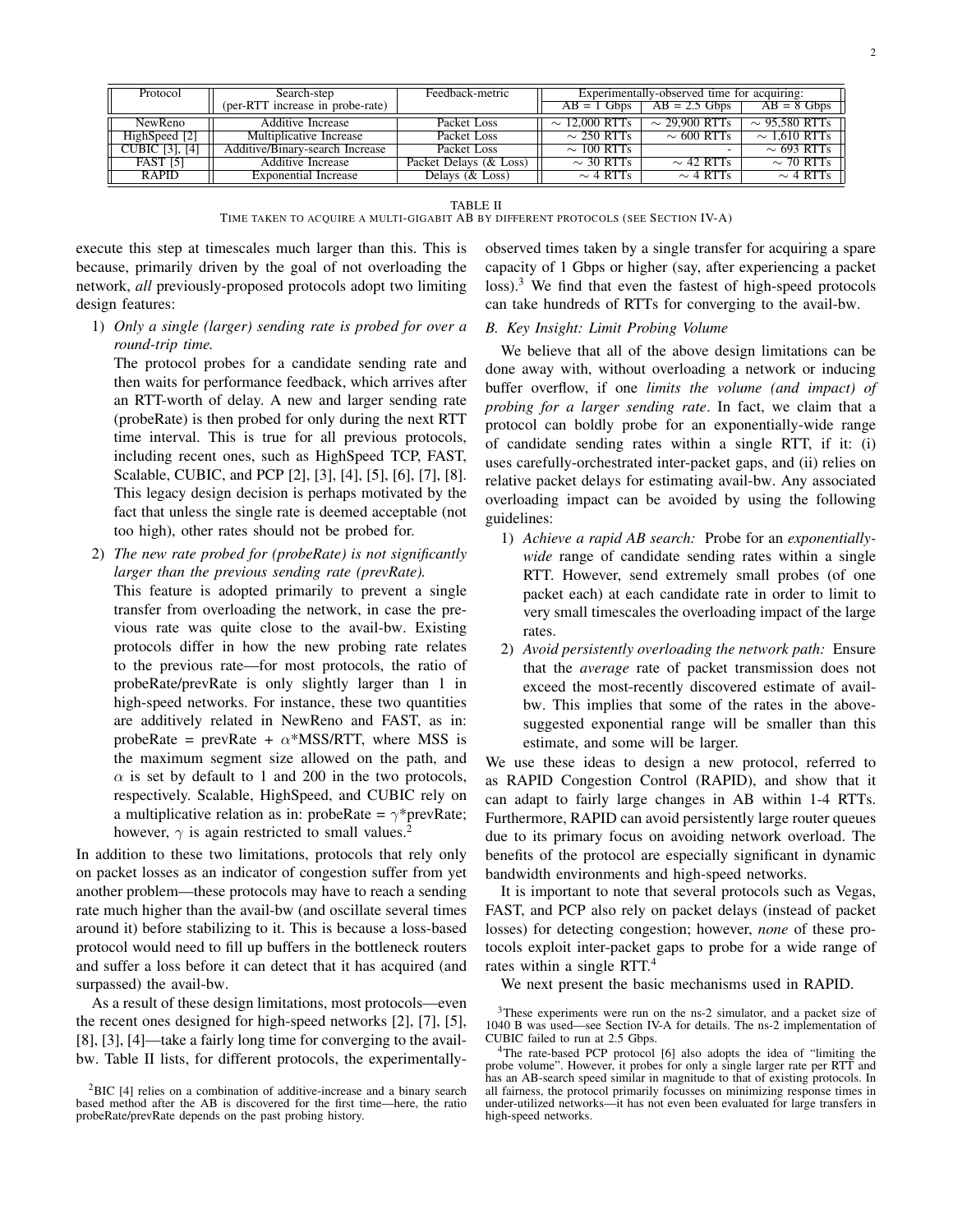

# III. RAPID CONGESTION CONTROL

Unlike many congestion-control protocols, RAPID employs a multi-rate based transmission policy and relies on relative packet delays for estimating avail-bw. While the RAPID design is motivated by the primary goal of shrinking the timescales at which congestion-control operates, several equally-important goals are given due consideration in the design process [9]. Most significantly, a RAPID network strives to (i) maintain a *low buffer occupancy* at congested router links, (ii) achieve a *fair sending rate* when several RAPID transfers co-exist, and (iii) remain *friendly to regular low-speed TCP transfers*. Below, we describe the basic mechanisms used for achieving each of these.

# *A. Acquiring AB Within a Few RTTs*

*1) Rate-based packet transmission at the sender:* When there is sufficient data to send, a RAPID sender continuously transmits data in logical groups of  $N$  packets each, referred to as a *multi-rate probe stream (p-stream)*. <sup>5</sup> The i-th packet in a p-stream is sent at a rate of  $r_{i-1}$ ; this also implies that the sending times of packets i and  $i - 1$  differ by  $\frac{P}{r_{i-1}}$ , where  $P$  is the size of packet  $i$  (see Figure 1). The sender explicitly controls/manages the average sending rate of a pstream, referred to as  $r_{avg}$ , which is given by:

$$
r_{avg} = \frac{N-1}{\frac{1}{r_1} + \frac{1}{r_2} + \ldots + \frac{1}{r_{N-1}}}
$$
 (1)

Further, for all  $i > 1$ ,  $r_i > r_{i-1}$ .<sup>6</sup>

*2) AB-estimation analysis at the receiver:* We observe the inter-packet gaps in a p-stream at the receiver, and use these for estimating avail-bw in the same manner as the PathChirp bandwidth estimation tool [10]. Recent evaluations have shown that PathChirp estimates avail-bw with good accuracy in multihop settings, while incurring the least overhead among existing tools [11].

Like PathChirp, when a RAPID receiver receives all packets of a p-stream, it computes the AB by looking for increasing trends in the intended inter-packet spacings. This analysis relies on the concept of *self-induced congestion*. Intuitively, if  $q_i$  is the queuing delay experienced at a bottleneck link by the  $i$ -th packet in a p-stream, then:

$$
q_k = 0, \quad \text{if } r_k \le AB \tag{2}
$$

$$
q_k > q_{k-1}, \quad \text{otherwise} \tag{3}
$$

Thus, if  $i^*$  is the first packet in a p-stream such that  $r_{i^*-1} \geq$ AB, then each of the packets  $[i^*, \dots, N]$  will queue up behind its previous packet at the bottleneck link (since  $r_i > r_{i-1}$ , for all  $i > 1$ )—due to this "self-congestion", each of these packets will experience a larger one-way delay (and a larger increase in the pre-set inter-packet gap) than its predecessor. Thus, the smallest rate  $r_{i^*-1}$  at which the receiver observes an increasing trend in the inter-packet gaps can be used to compute an estimate of the current avail-bw as:  $ABest =$  $r_{i^*-1}$ .<sup>7</sup> The actual analysis uses several heuristics to account for bursty cross-traffic—we refer the reader to [10] for details and the precise formulation.

The receiver encodes the value of *ABest* obtained from the most recent p-stream in the acknowledgments sent to the sender.

*3) Transmitting in a non-overloading, responsive manner:* When the sender receives an *ABest* value, it updates the  $r_{avg}$ of the next p-stream as:  $r_{avg} = ABest$ . Thus, the transfer acquires an *average* sending rate equal to the estimated availbw within an RTT. The sender then selects an appropriate set of rates,  $r_1, \ldots, r_{N-1}$ , for the next p-stream such that the average of these is equal to  $r_{avg}$ , as computed in Eqn (1).

The above mechanism helps simultaneously achieve two desirable properties. First, by setting  $r_{avg}$  equal to the estimated avail-bw, RAPID helps to ensure that the average load on the bottleneck link does not exceed its capacity—this is crucial for maintaining small and transient queues at the bottleneck links. Second, by selecting a set of rates which includes values larger ( $r_{N-1}$ ) as well as smaller ( $r_1$ ) than  $r_{avg}$ , a p-stream is able to simultaneously probe for both increase and decrease in the current end-to-end avail-bw—this greatly helps the RAPID sender in quickly detecting and adapting to changes in AB.

*4)* Setting  $[r_1, \ldots, r_{N-1}]$  *(speeding up the search process):* Each p-stream probes for the range of sending rates given by:  $[r_1, \ldots, r_{N-1}]$ . Note that for a given  $r_{avg}$  and N, there are infinite choices for this set of rates, such that they satisfy Eqn (1). However, the larger is the ratio  $\frac{r_{N-1}}{r_1}$ , the faster would be the AB-search process—this is because a single p-stream now probes for a wider range of rates.

So for instance, while these rates could be additively-related, a faster search will be obtained by using a multiplicativerelation as in:

$$
r_i = m^{i-1} * r_1, \qquad 1 < i < N \tag{4}
$$

RAPID adopts the above relation. Given  $r_{avg}$ , Eqns (1) and (4) can be used to compute  $r_1$  as:

$$
r_1 = \frac{m^{N-1} - 1}{(N-1)(m-1)m^{N-2}} r_{avg}
$$
 (5)

<sup>7</sup>If no increasing trend is detected in a p-stream,  $r_{N-1}$  is taken as the AB estimate. Also, if the increasing trends starts at the first or second packet  $(i^* \leq 2)$ ,  $\frac{r_1}{2}$  is returned as the AB estimate.

<sup>5</sup>Unlike window-based protocols, the sender does not stall, waiting for acknowledgments. Also, if data for only  $k < N$  packets is available, a p-stream of k packets is sent instead. Note that if  $k \leq 2$ , the sender sends these packets at a uniform rate of  $r_{avg}$ .

<sup>&</sup>lt;sup>6</sup>The gap between the first packet of a p-stream and the last packet of the previous p-stream is set to  $r_{avg}$ . This can also be stated as:  $r_0 = r_{avg}$ . Typically,  $r_0 > r_1$ .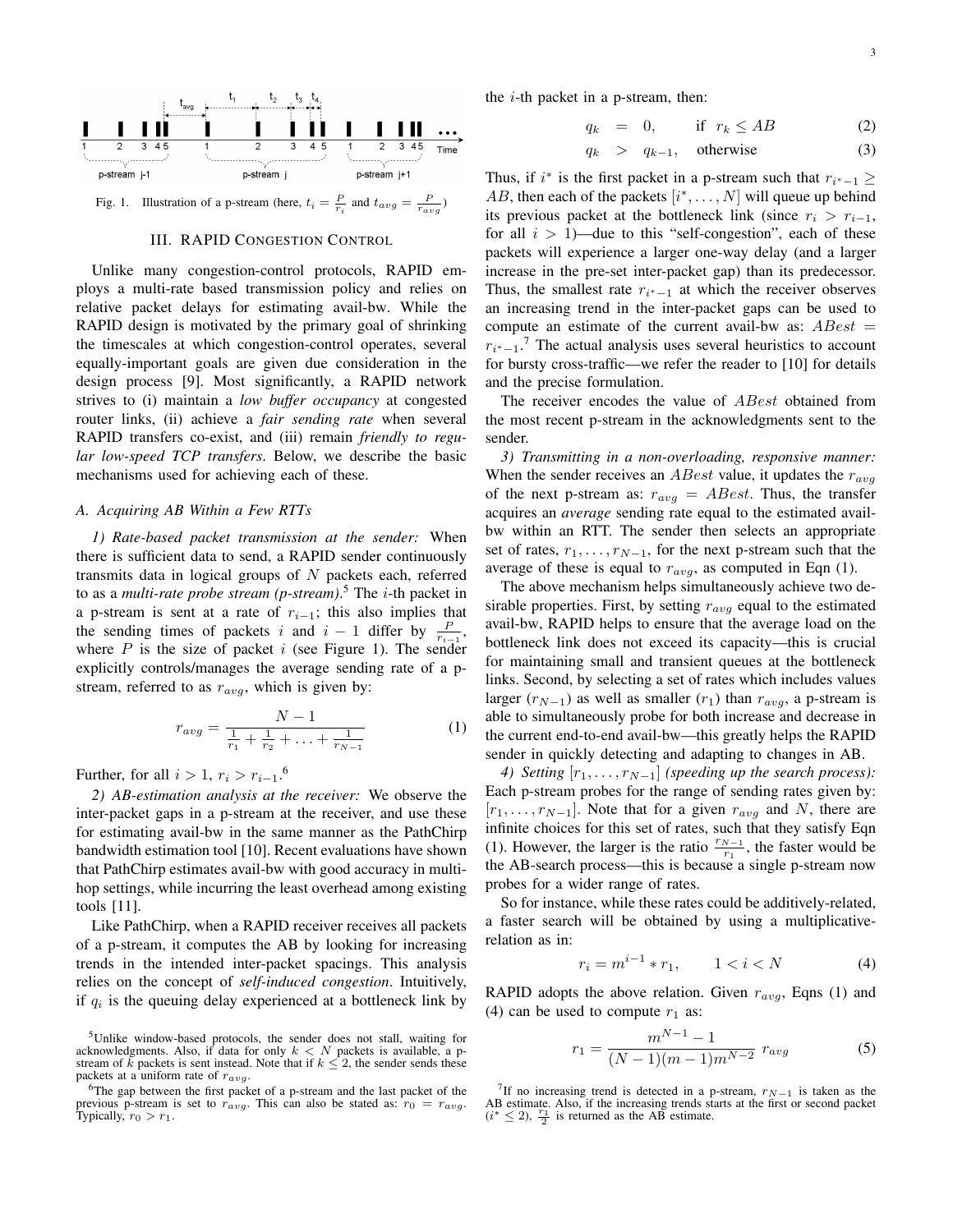| # of RTTs        | $r_{avg}$            | Rates that can be probed for |
|------------------|----------------------|------------------------------|
| $RTT$ $0$        | $x_0$                | $0.45x_0 - 3.22x_0$          |
| RTT1             | $3.22x_0$            | $1.5x_0 - 10.7x_0$           |
| $RTT$ 2          | $\overline{10.7x_0}$ | $4.7x_0 - 33.4x_0$           |
| RTT <sub>3</sub> | $33.4x_0$            | $15x_0 - 108x_0$             |
| RTT <sub>4</sub> | $\overline{108x_0}$  | $\sqrt{48x_0-346x_0}$        |
| RTT <sub>5</sub> | $346x_0$             | $156x_0 - 1115x_0$           |

TABLE III AB-ACQUIRING SPEED BY A RAPID SENDER

 $r_2, \ldots, r_{N-1}$  can then be computed from Eqns (4) and (5).

*a) Selecting* m *and* N*:* For a given N, two conflicting considerations guide the choice of  $m$ . A larger value of  $m$ would also result in a larger ratio of  $\frac{r_{N-1}}{r_1}$ , and would improve the speed as well as adaptivity of the AB-search process. A smaller m, on the other hand, would result in a smaller ratio of  $\frac{r_{i+1}}{r_i}$ —this would result in a finer rate granularity with which the avail-bw is probed. A coarse-granularity estimate of avail-bw would prevent a collection of RAPID senders from efficiently utilizing the bottleneck link.

The selection of  $N$  is also faced by two opposing considerations. For a given  $m$ , a larger value of  $N$  would improve the AB-search range  $(\frac{r_{N-1}}{r_1})$ . However, a larger p-stream would also be more intrusive to cross-traffic (more packets would be sent at a rate larger than  $r_{avg}$ ) at bottleneck links.

RAPID adopts the default values of  $N = 30$  and  $m =$ 1.07 (7% granularity in rates probed for). These values have been selected after controlled experimentation under diverse topology and traffic settings—we do not present this sensitivity analysis here due to space constraints. Details can be found in [12].

The above choices of m and N yield:  $r_1 \approx 0.45 * r_{avg}$  and  $r_{N-1} \approx 3.22 \cdot r_{avg}$ . This enables a RAPID sender to probe for freshly-available spare bandwidth spanning several orders of magnitude within a few RTTs (see Table III).

*5) Achieving a Quick-yet-Slow Start:* RAPID faces a similar dilemma as all congestion-control protocols—how to obtain the initial  $ABest$  (or the initial  $r_{avg}$ ) for a new transfer? The main concern here is that the initial choice of  $r_{avg}$  may be too high for a given network path. We address this issue by being only as aggressive as the TCP Slow-Start mechanism (which is also adopted by most other protocols). Specifically, in slow-start, a RAPID sender sends only as many packets in an RTT as would a TCP transfer—fortunately, the ability of a p-stream to probe for multiple rates within an RTT makes the RAPID slow-start terminate much earlier than other protocols.

In the slow-start phase, a RAPID sender sends only a *single* p-stream over an RTT. Further, we initialize  $N = 2$ , and double the value of  $N$  over successive RTTs, up to a maximum value of  $16<sup>8</sup>$  For constructing the p-streams, we use a multiplicative factor of  $m = 2$  throughout slow-start—thus, the granularity with which a RAPID sender probes for availbw during slow-start is coarse, but is the same as all existing

| # of RTTs | Range of rates probed for |
|-----------|---------------------------|
| $RTT$ 1   | $0 - 100$ Kbps            |
| $RTT$ 2   | 100 - 800 Kbps            |
| $RTT$ 3   | 800 Kbps - 102 Mbps       |
| $RTT$ .   | 102 Mbps - 3342 Gbps      |

TABLE IV SPEED OF RAPID SLOW-START

protocols (that double their window size every RTT) [1], [13]. Unlike most protocols, however, the AB-search speed is quite high—since it relies on an AB-estimation analysis, a RAPID transfer in slow-start discovers avail-bw much earlier than any other protocol.

For a new RAPID transfer, we initialize  $r_{avg}$  to a small value (100Kbps)—this implies that, in the first RTT, the transfer sends  $N = 2$  packets at a rate of  $r_1 = 100Kbps$ . If the receiver returns  $ABest < r_{N-1}$ , we exit slow-start; if not (which implies,  $ABest = r_{N-1}$ ), we double the value of N, set  $r_1 = ABest$ , and send the next p-stream.<sup>9</sup> This process is repeated till the receiver returns an *ABest* value less than  $r_{N-1}$ . Following this, we switch to the steady-state RAPID mode, in which  $m = 1.07$  and  $N = 30$ .

Table IV illustrates the number of RTTs that a single RAPID transfer would take to probe for different amounts of avail-bw in slow-start—an RAPID sender can probe for more than 1 Tbps in just 4 RTTs, while being no more aggressive than TCP slow-start! In Section IV, we show that existing protocols take much longer.

*6) Dealing With Packet Losses:* Like in NewReno, packet losses are recovered using the Retransmission Timeout and Fast Retransmit/Recovery mechanisms. After loss recovery, the sender reduces  $r_{avg}$  by a multiple of 0.5 and resumes sending of p-streams.

#### *B. Achieving Fairness Among Co-existing RAPID Transfers*

The RAPID design should justifiably raise fairness concerns when multiple RAPID transfers share a bottleneck link: *how do the p-streams of different transfers interact—do the transfers obtain a fair share of the avail-bw?* In this section, we address two sources of unfairness that have been identified in the literature  $[14]$ ,  $[15]$ .

*1) RTT-unfairness:* Most window-based congestion control protocols have been shown, both experimentally and analytically, to suffer from *RTT-unfairness*—transfers with a long RTT get a lower throughput than short-RTT transfers [14], [15], [5]. This happens because window-based protocols update their sending rates *once per RTT*—in heterogeneous RTT environments, this RTT-dependence results in differences in the rate updating frequency as well as rate increments, and results in a bias against long RTT transfers [15].

Fortunately, the rate-based design of RAPID is not influenced by the value of RTT—a RAPID sender continuously send p-streams, for both long and short RTT transfers. The rate-updating frequency (once per p-stream) as well as rate increment (determined by *ABest*) are independent of the RTT—consequently, and by design, *RAPID truly does not*

<sup>&</sup>lt;sup>8</sup>Note that this process is no more aggressive than the slow-start adopted by most protocols, which multiplicatively increases the number of packets sent over an RTT in exactly the same manner (and start with an initial value of 1 or 2 segments). Also note that the slow-start threshold is usually set to a much higher value than 16 segments.

<sup>&</sup>lt;sup>9</sup>Note that in slow-start, RAPID sets  $r_1$  (and not  $r_{avg}$ ) equal to *ABest*.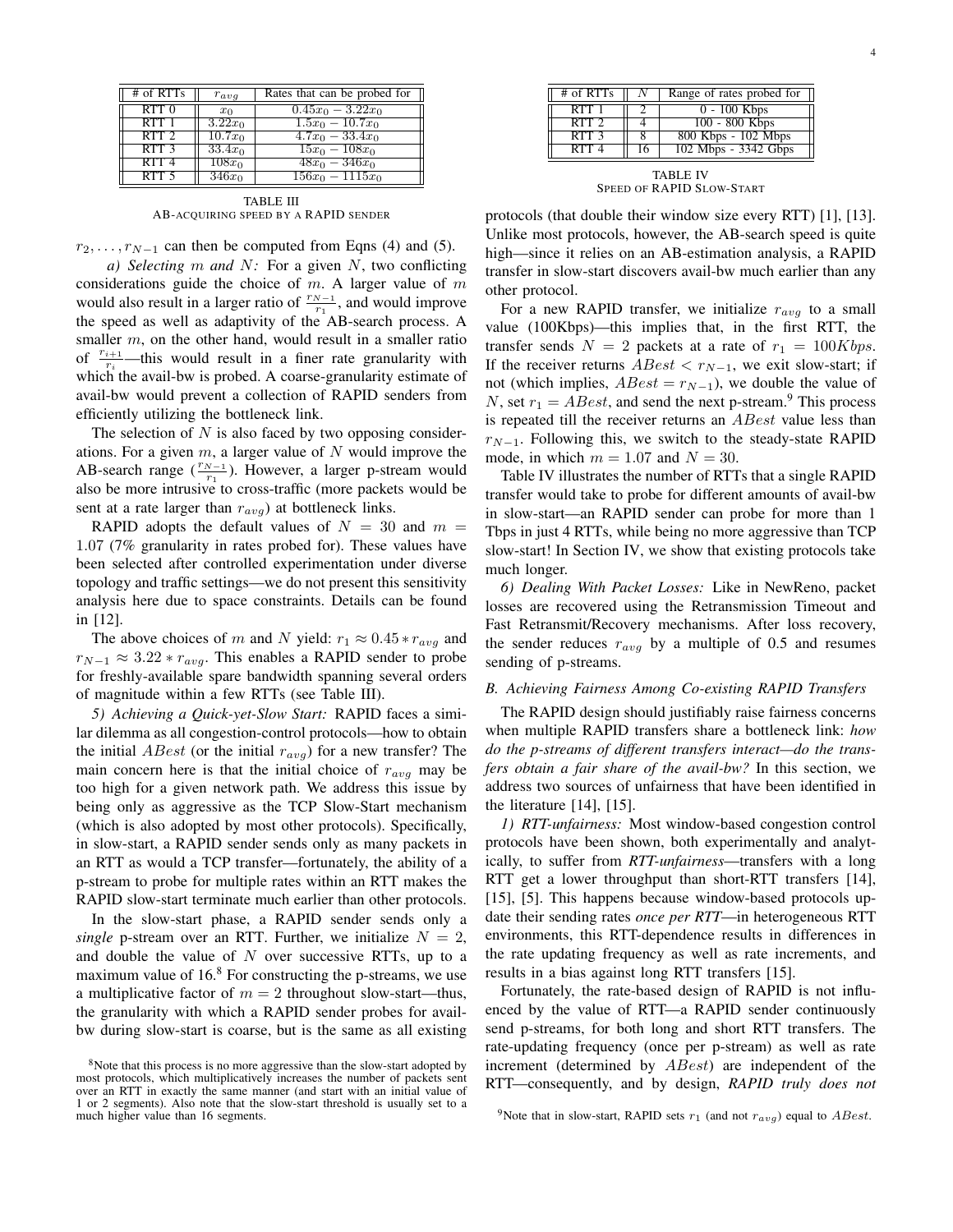*suffer from RTT-unfairness.* Our experiments in Section IV-B confirm this.

*2) Bias due to rate-proportional feedback frequency:* As described so far, however, the RAPID design is likely to be unfair for a different reason. The rate at which a RAPID sender receives *ABest* values (once per p-stream), is directly proportional to the current value of  $r_{avg}$  and is given by:  $\frac{r_{avg}}{N*P}$ , where P is the packet size. Consequently, a RAPID transfer that has achieved a larger sending rate will receive more frequent notifications of any spare capacity that becomes available, than a co-existing transfer with a lower  $r_{avg}$  thus, the former is likely to attain an even higher sending rate than the latter. In fact, such differences in the rate at which feedback arrives have been shown to result in unfair throughput allocations even in window-based protocols [15].

To ensure that co-existing RAPID transfers achieve a fairshare of the avail-bw, we explicitly *equalize the rate at which RAPID senders converge to the* ABest values they receive. For this, we select a parameter  $\tau$  that represents the common (large) time interval over which any RAPID sender, independent of its sending rate, would converge to an increase in avail-bw. Specifically, when a sender receives an ABest that is larger than its current  $r_{avg}$ , it updates  $r_{avg}$  as:

$$
r_{avg} = r_{avg} + \frac{l}{\tau}(ABest - r_{avg})
$$
\n(6)

where  $l$  is the duration of the most-recent p-stream, which is given by:  $l = \frac{N*P}{r_{avg}}$ . The above filter is used to repeatedly update  $r_{avg}$  for all subsequent p-streams, till  $r_{avg}$  converges to ABest. The effect of this filtering mechanism is that it would take a RAPID sender roughly  $\tau$  time units (or  $\frac{\tau}{l}$  p-streams) for converging to an updated value of *ABest*—for a transfer with a small value of  $r_{avg}$ ,  $\frac{l}{\tau}$  will be close to 1 and the sender will immediately adopt the *ABest* as its new  $r_{avg}$ . Thus, even though the *feedback frequency* depends on the sending rate of a RAPID transfer, the *rate-increment frequency* does not.<sup>10</sup> Our experiments in Section IV-B show that this mechanism helps achieve excellent fairness among RAPID transfers.  $\tau$  is set by default to 200 ms.

## *C. Remaining TCP-Friendly*

RAPID, like FAST, is quite non-intrusive to regular lowspeed TCP NewReno transfers. The prime reason for this is that these protocols rely on increased packet delays for detecting network congestion, whereas TCP reduces its sending rate only on witnessing packet losses. When a router carrying both TCP and RAPID transfers gets congested, the RAPID transfers would respond to the congestion (and reduce their sending rates) much earlier than the TCP transfers would. This would ensure that the performance of the low-speed TCP transfers is not significantly impacted due to the presence of high-speed RAPID transfers.

We next experimentally evaluate how well the above mechanisms achieve the stated goals for RAPID.



IV. EXPERIMENTAL EVALUATION

There are at least three types of concerns that the RAPID design is likely to raise in the minds of a reader: *does a short p-stream really help RAPID in accurately estimating avail-bw, especially in high-speed networks? RAPID seems aggressive in the rates it probes for—is it really friendly to router queues and competing low-speed TCP traffic? And, how do the AB-estimation processes of co-existing RAPID transfers interact—don't they interfere with each other (and do they get a fair share of the avail-bw)?* In this section, we address these concerns by experimentally evaluating RAPID. We have also experimentally studied: (i) sensitivity of RAPID to parameter settings, (ii) fairness among multiple high-speed protocols, and (iii) RAPID performance in multi-hop settings [12]; for space constraints, however, these are omitted from this paper.

We use the ns-2 simulator [16] for our evaluations. We have implemented RAPID in ns-2.33 and have re-used the NewReno code base for dealing with loss detection and recovery. We also use publicly-available ns-2 implementations of three other protocols for comparison, namely HighSpeed TCP, CUBIC, and FAST TCP [17]—the first two are loss-based protocols with fairly different window-growth functions; FAST is a high-speed version of the delay-based Vegas protocol.<sup>11</sup>

For several of our simulations, we rely on a simple dumbbell topology in which multiple sources are aggregated at a single bottleneck link  $(R_1-R_2$  in Fig 2)—this bottleneck link is the only link shared by co-existing transfers. All links other than the bottleneck link have a transmission capacity of 10 Gbps the bottleneck link capacity is set by default to 1 Gbps, but is reduced for some experiments. All links are provisioned with a delay-bandwidth product (DBP) worth of buffers, where the delay is the average end-to-end propagation delay for transfers (specified for each experiment), and the bandwidth is that of the bottleneck link (also specified). We set the maximum size of each network-layer packet to 1040 B.

The main performance statistics we are interested in are throughput obtained by transfers instantiated between the sender and receiver nodes as well as the queue build-up on the bottleneck link. We sample each of these statistics periodically at regular intervals of 50 ms each. In what follows, we summarize our experiments and observations.

<sup>10</sup>For stability reasons, we do not use the above filter when the avail-bw decreases—details are provided in [12].

<sup>11</sup>We rely on the default parameter settings configuration for all protocols, other than for FAST. FAST exhibited severe oscillations for the experiments of Section IV-A when run with default ns-2 parameters—for the evaluations presented here, we have instead relied on bottleneck capacity-specific parameters used in sample test scripts supplied along with the implementation [17] (experiments with other parameter settings are included in [12]).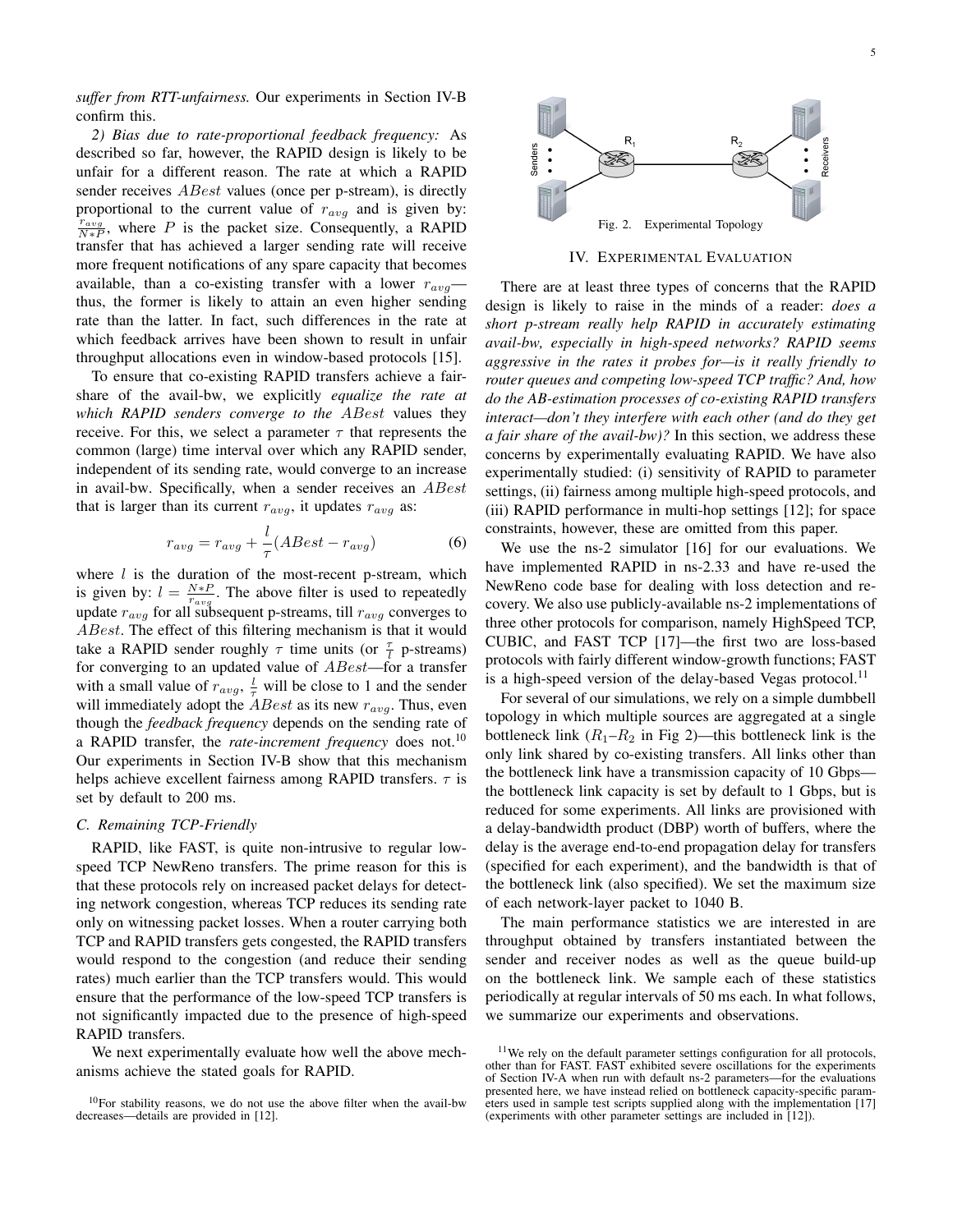

Fig. 3. Performance of Slow Start on a 1 Gbps Network

# *A. Speed of Acquiring Spare Bandwidth*

There are at least two types of scenarios in a high-speed network where the ability of a congestion-control protocol to acquire spare bandwidth quickly is crucial. The first is during slow-start, when a transfer begins without any advance knowledge of the avail-bw, and the second is when the availbw suddenly changes by a large amount (perhaps due to the arrival of additional traffic). In our first set of experiments, we compare the performance of RAPID with that of other protocols by simulating examples of both of the above scenarios. For all of the experiments in this section, we simulate a 1Gbps bottleneck link  $(R_1-R_2)$  in Fig 2) and set the end-toend propagation delay to 100ms.

*1) Slow-start in High-speed Networks:* In the first set of experiments, we simulate a single transfer from a sender node to a receiver node (see Fig 2). Each experiment uses a different underlying congestion-control protocol. Fig 3(a) plots as a function of time, the throughput obtained by the transfer with different protocols. Fig 3(b) plots the queue buildup observed over time at the bottleneck router. We find that:

• HighSpeed TCP takes the longest time (250 RTTs) for acquiring a sending rate of 1 Gbps. And once it acquires that sending rate, being a loss-based protocol, it starts filling up the bottleneck queues. $12$ 

CUBIC is faster, initially acquiring 1 Gbps after merely 10 RTTs—but it also fills up the bottleneck buffers as

<sup>12</sup>We also ran this experiment with the NewReno protocol, which took around 12000 RTTs to acquire the 1 Gbps avail-bw.

quickly, later leading to packet losses and a drop in throughput. It eventually stabilizes to 1 Gbps after 110 RTTs. Being a loss-based protocol, it also maintains nearly full buffers at the bottleneck link.

- FAST TCP is less aggressive in filling up router queues and is able to acquire avail-bw faster—within 30 RTTs.
- RAPID is significantly faster than all other protocols, acquiring the 1 Gbps bandwidth in just 4 RTTs—this is exactly as was predicted by the design in Section III-A5. Furthermore, the single RAPID transfer induces very low queuing (less than 20 packets) on the bottleneck router.

Table II summarizes the slow-start delays of these protocols for bottleneck link  $(R_1-R_2)$  capacities of 1Gbps, 2.5Gbps, and 8Gbps—the performance of most protocols worsens at higher speeds, while RAPID scales as expected.

*2) High-speed Networks with Dynamic AB:* In the second set of experiments, we simulate a network for 500 seconds, and introduce 4 constant-bit-rate (cbr) traffic streams on the bottleneck link according to the following schedule: *cbr-1* exists from 50-400 seconds, *cbr-2* exists from 100-150 seconds, *cbr-3* exists from 250-350 seconds, and *cbr-4* exists for a small duration from 460-462 seconds. Each cbr stream has a bit-rate of 200 Mbps. The spare bandwidth left on the network is plotted in the top-row plots of Figs 4(a)-(d) using a faint dotted line.

We use this setup to run a set of experiments in which we introduce a single long-lived transfer at time 1 second, and respectively, run it over CUBIC, HighSpeed, FAST, and RAPID. The throughput obtained by the transfers and the router queue sizes are plotted, respectively, in the top and bottom rows of Fig 4. We find that:

1) HighSpeed and CUBIC, which are both loss-based protocols, experience heavy packet losses when the avail-bw reduces suddenly (and even when it does not change). This is because a loss-based protocol induces persistent queuing in the bottleneck buffers—any sudden decrease in AB overflows the buffers causing multiple packet losses. When this happens, the throughput of the transfer drops significantly and each protocol then takes tens-tohundreds of RTTs for regaining throughput.

HighSpeed and CUBIC are also slow in acquiring spare bandwidth when the avail-bw increase suddenly (for example, at 150s, 250s, and 350s)—this is simply due to the slow AB-search speed of these protocols. Note that if these protocols already have a large number of packets in the router buffers, they may be able to utilize spare bandwidth immediately—loss-based protocols are known to trade-off low latency for high throughput performance.

- 2) Delay-based FAST maintains smaller router queues in steady-state. However, when the avail-bw decreases suddenly, FAST is unable to react quickly and causes buffer overflow.
- 3) The RAPID transfer maintains very low queuing and is able to avoid packet losses, even when the avail-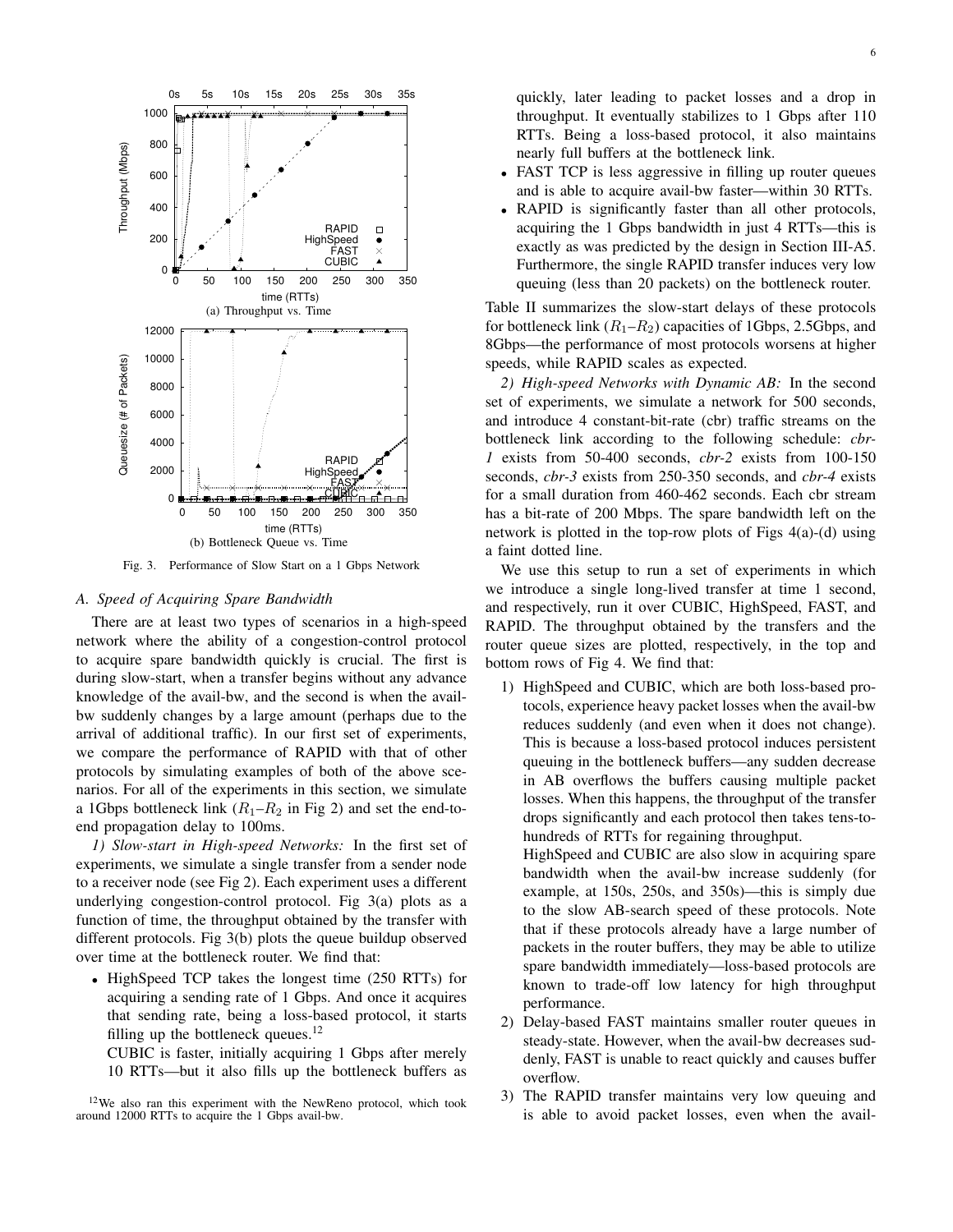

Fig. 5. Intra-protocol Fairness

bw decreases suddenly. More importantly, though, the protocol is able to very quickly acquire additional spare bandwidth that becomes available—and it does so without maintaining large queues in routers!

# *B. Intra-protocol Fairness*

We next evaluate fairness when multiple RAPID transfers share the bottleneck link. Our objective is to specifically evaluate fairness in heterogeneous RTT environments.

*1) Dynamics Among Co-existing Transfers:* Our first set of experiments is inspired by a similar experiment presented in [5], which evaluates the ability of a new transfer to acquire fair share of bandwidth from a pre-existing transfer—in that paper, FAST was shown to be better than other protocols in achieving fairness (when compared against HighSpeed as well as BIC). A bottleneck capacity of 800Mbps was used in that experiment—we use the same by setting the transmission capacity of  $R_1-R_2$  in Fig 2 to 800Mbps.

For the experiment, we simulate three transfers—the first lasts from 0-900s and has an RTT of 200ms, the second lasts from 180-720s and has an RTT of 100 ms, and the third lasts from 360-540s and has an RTT of 150ms. Fig 5 plots the throughput obtained by the three transfers with different underlying protocols.

We find that both HighSpeed and CUBIC (latter not plotted

here to improve visualization of Fig 5) can be quite unfair in the throughput allocated among the three transfers—the second transfer (which has the smallest RTT) dominates over the other two transfers. Although FAST significantly improves upon this behavior, it still exhibits unfairness. This has also been observed in [5].

Fig 5(c) shows that RAPID allocates similar throughput to all transfers, irrespective of their RTTs—RAPID thus does not suffer from RTT-unfairness. Furthermore, the second transfer is able to acquire a fair share even though the pre-existing first transfer had a high throughput of 1 Gbps; this illustrates that the filter mechanism added in Section III-B successfully eliminates from RAPID any bias due to rate-proportional feedback frequency.

Fig 5(c) also illustrates that the convergence of the transfers to a fair share occurs at a fairly small timescale—we study the fairness timescale in more detail below.

*2) Fairness Among Large Number of RAPID Transfers:* We next evaluate how well the RAPID intra-protocol fairness scales when a larger number of connections are aggregated. For this, we conduct experiments in which a 1Gbps bottleneck link is shared by  $n$  long-lived RAPID transfers for 600 seconds—we vary  $n$  from 2 to 100 across experiments. The RTTs of the  $n$  transfers are selected uniformly randomly from two ranges: 60-80 ms and 135-165 ms. The start-times of the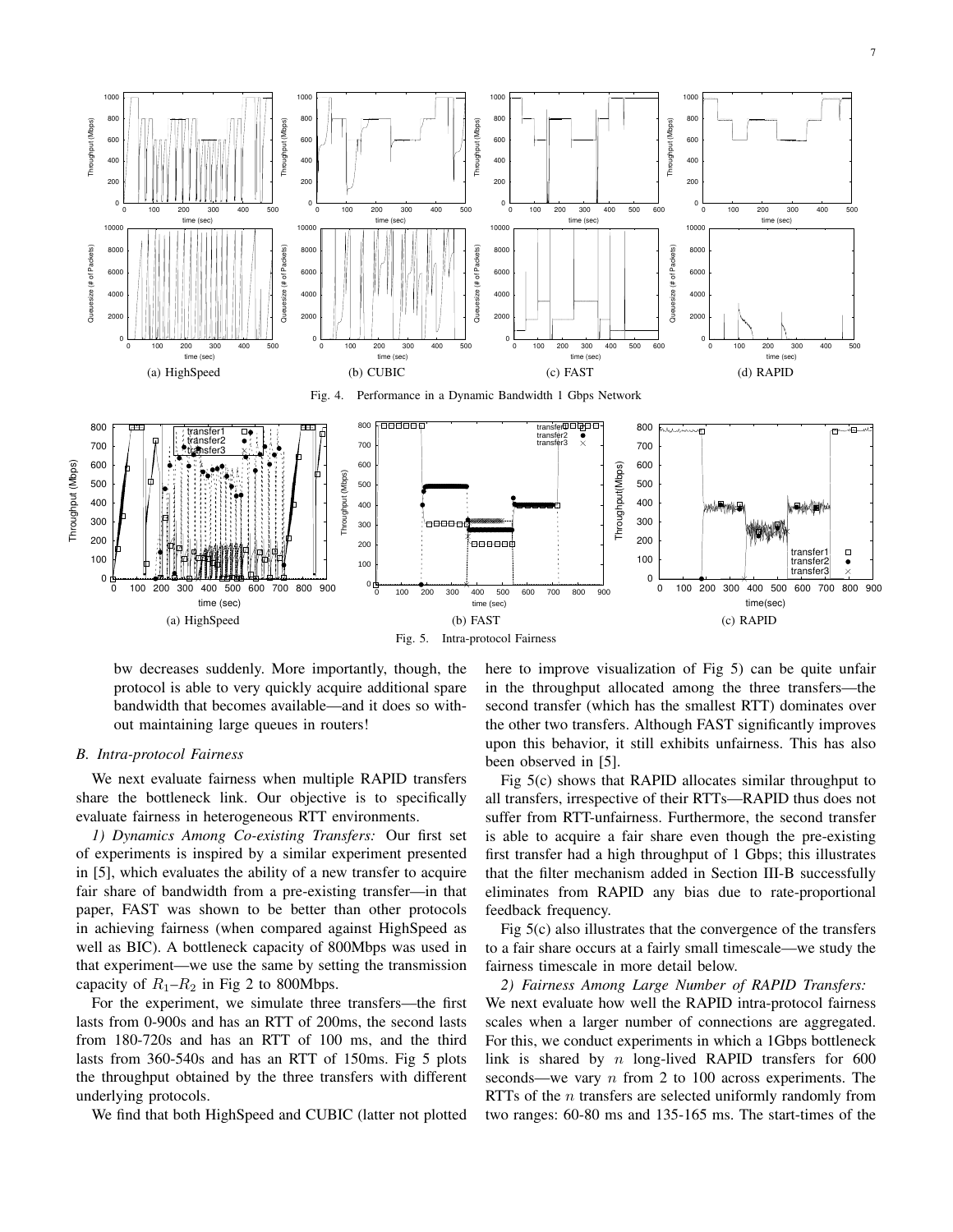

Fig. 6. Intra-protocol Fairness (Large Number of Transfers)

connections are selected uniformly randomly between 0-20s.

Starting at 20 seconds, the time-series of throughput obtained by each transfer are logged at several different timescales ranging from 500ms–128s. For each timescale, and for each logging instance of the associated time-series, we compute the Jain Fairness Index [18] of the throughput achieved by the  $n$  transfers. Fig 6 plots the median, 10th, and 90th percentiles (latter plotted as error bars) of the distribution of the fairness index, as a function of the timescale at which the throughput data is observed (for  $n = 2, 24, 50, 100$ ).

We find that RAPID ensures excellent fairness (median fairness index  $> 0.8$ ) among a large number of co-existing transfers with heterogeneous RTTs—this is true even at timescales as small as 500ms. Further, even the 10-percentile values of the indices are fairly high, indicating that it is quite rare for even transient "unfair" episodes—in which some connections obtain much less throughput than others—to occur.

## *C. Co-existence with Low-speed TCP Traffic*

Finally, we evaluate the impact of high-throughput RAPID transfers on a realistic mix of regular TCP transfers that coexist on a bottleneck link. For this, we use the publiclyavailable TMIX traffic generator code for ns-2, which generates an empirically-derived TCP traffic mix that is representative of TCP traffic aggregates observed on production Internet links [19]. TMIX simulates application-level socket-writing behavior and runs over the TCP protocol—it, consequently, generates response TCP traffic. Our objectives are to study: (i) how a high-throughput transfer might impact the performance of connections in such a traffic mix, and (ii) how effectively can a high-throughput transfer utilize the avail-bw with such dynamic (and realistic) cross-traffic.

We use TMIX to generate TCP traffic at an average offered load of 70Mbps for 30 minutes and drive it through a bottleneck link  $(R_1-R_2$  in Fig 2) of 100 Mbps—the bottleneck buffers are set to 750 packets (based on the RTT of the  $\mathcal L$ transfer described below). For the set of TCP connections simulated in our TMIX experiment, Fig 7(a) plots the distributions of per-connection RTTs—we find that these are fairly diverse (ranging from 10ms LANs to long-distance transfers). Fig 7(b) plots the (complementary) distribution of the number of bytes transferred in each connection—the traffic mix is



Fig. 7. Statistics of TMIX Transfers

typical of that found on the Internet (a majority of small *mice* connections, but a few heavy *elephants*). All statistics presented below are collected from roughly the middle 20 minutes of the experiments (to exclude the ramp-up and rampdown behavior of the traffic generator).

We first simulate only the TMIX traffic and observe the aggregate throughput and queue sizes at the bottleneck router at a timescale of 1s—these are plotted respectively in Fig 8(a) and 8(b). We find that although the average offered load of the TMIX aggregate is 70Mbps, the traffic is fairly bursty; the short-term load can vary from 50-100Mbps. This causes the router queues to vary rapidly from 0∼80 packets (and occasionally to larger amounts). Thus, the TMIX aggregate represents *bursty cross-traffic* that causes the avail-bw on the bottleneck router link to vary dynamically.

We then re-run the TMIX experiment and add a single bulk transfer (henceforth, referred to as  $\mathcal{L}$ ) that shares the bottleneck link and has an RTT of 60ms—we repeat this experiment three times with  $\mathcal L$  running over HighSpeed, FAST, and RAPID, respectively. In each of these experiments, we also log the throughput observed by  $\mathcal{L}$ , the queue sizes at the bottleneck router, as well as the aggregate throughput of the bottleneck router. Figs  $8(c)$ ,  $8(e)$ , and  $8(g)$  plot the throughput of  $\mathcal L$  observed with HighSpeed, FAST, and RAPID, respectively. Figs 8(d), 8(f), and 8(h) plot the router queue sizes, respectively. We find that:

- 1) Fig 8(d) shows that the loss-based HighSpeed transfer fills up (and overflows) the router queues at a frequent rate—consequently, the responsive TCP connections in the TMIX cross-traffic suffer packet losses and reduce their sending rates. The HighSpeed  $\mathcal L$  transfer is, thus, able to obtain a throughput much higher than the spare bandwidth available in the TMIX-only experiment.
- 2) The  $\mathcal L$  transfer using FAST TCP maintains an almost constant throughput of around 13 Mbps, when running along with TMIX cross-traffic. This suggests that FAST is unable to adjust to and effectively utilize the dynamically-varying avail-bw on the bottleneck link. Fig 8(f) shows that router queues in this experiment, although much smaller than with HighSpeed, are large.
- 3) The RAPID-based  $\mathcal L$  transfer is able to utilize the spare bandwidth fairly effectively—the fast AB-search speed of RAPID is crucial in achieving this behavior. Fig 8(h) shows that RAPID does do while increasing the router